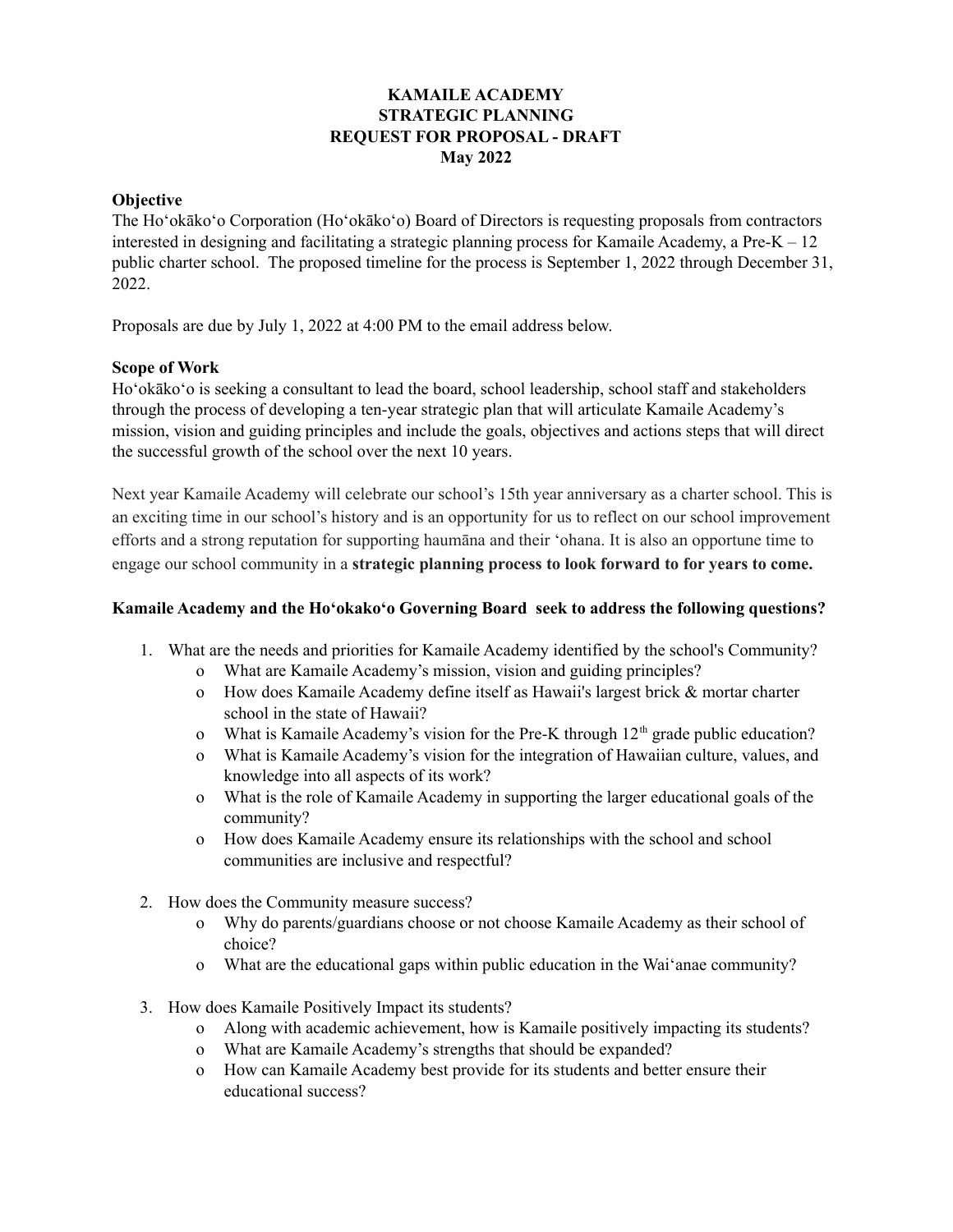- 4. What are the opportunities available to Kamaile Academy?
	- o What are the funding and other resources and/or new pathways available to Kamaile Academy?
	- o What partnerships have been established and were identified through the strategic planning process?
- 5. What are the challenges facing Kamaile Academy?
- 6. Provide community voice to support the planning for the use of the current facilities and any future facilities development as related to the following areas;
	- o academic and behavioral needs of the students;
	- o the grades best served on the site; and
	- o the community expectations.

Ho'okāko'o and Kamaile Academy expect an inclusive strategic planning process to include all stakeholders. Stakeholders include students, parents, staff, faculty, board members, other community youth serving agencies and partners.

The consultant will work directly with the Governing Board's Education Committee, school Principal and Executive Director on the details of the strategic planning process, schedule, and data and information gathering and analysis.

### **Background**

Ho'okāko'o is a nonprofit, 501(c)(3) organization incorporated in the State of Hawai'i in 2002 to manage and govern public charter schools. Ho'okako'o holds the charter contracts for three public conversion charter schools serving over 1,500 Pre-K to 12<sup>th</sup> grade students statewide: Kamaile Academy (Wai'anae), Kualapu'u School (Moloka'i), and Waimea Middle School (Hawai'i Island). Ho'okāko'o completed a strategic planning process in SY 2018- 2019. This process identified priorities aimed at supporting the schools in which the organization serves.

### **Kamaile Academy**

Kamaile Elementary opened in 1989 as a DOE elementary school and in 2007 became a Public Conversion Charter School in partnership with the Hoʻokākoʻo Corporation. When converted to a charter school, Kamaile Elementary was renamed Kamaile Academy and adopted a P-12 village model of learning, becoming a place where the community would focus its resources and attention on the education of its students. Starting in SY 2008-09, the school added an additional grade level each year to grow the secondary program. Five years ago Kamaile added a Pre K program.

Kamaile is in essence two different types of charter schools. As noted, the elementary school converted from a DOE school to a Public Conversion Charter School in 2007. As a Public Conversion Charter School, Kamaile is the district school for all K-6 elementary students in the community. As such, Kamaile is their home school and Kamaile is obligated to admit all K-6 students in the district.

The school's secondary levels grade 7 through 12 began in 2008 and is considered a startup charter school and not a conversion school. As a startup charter school, the secondary school is a school of choice for the students and enrollment at Kamaile is optional for them. Enrollment in the Secondary program is limited to 50 students per grade level by the Charter School Commission.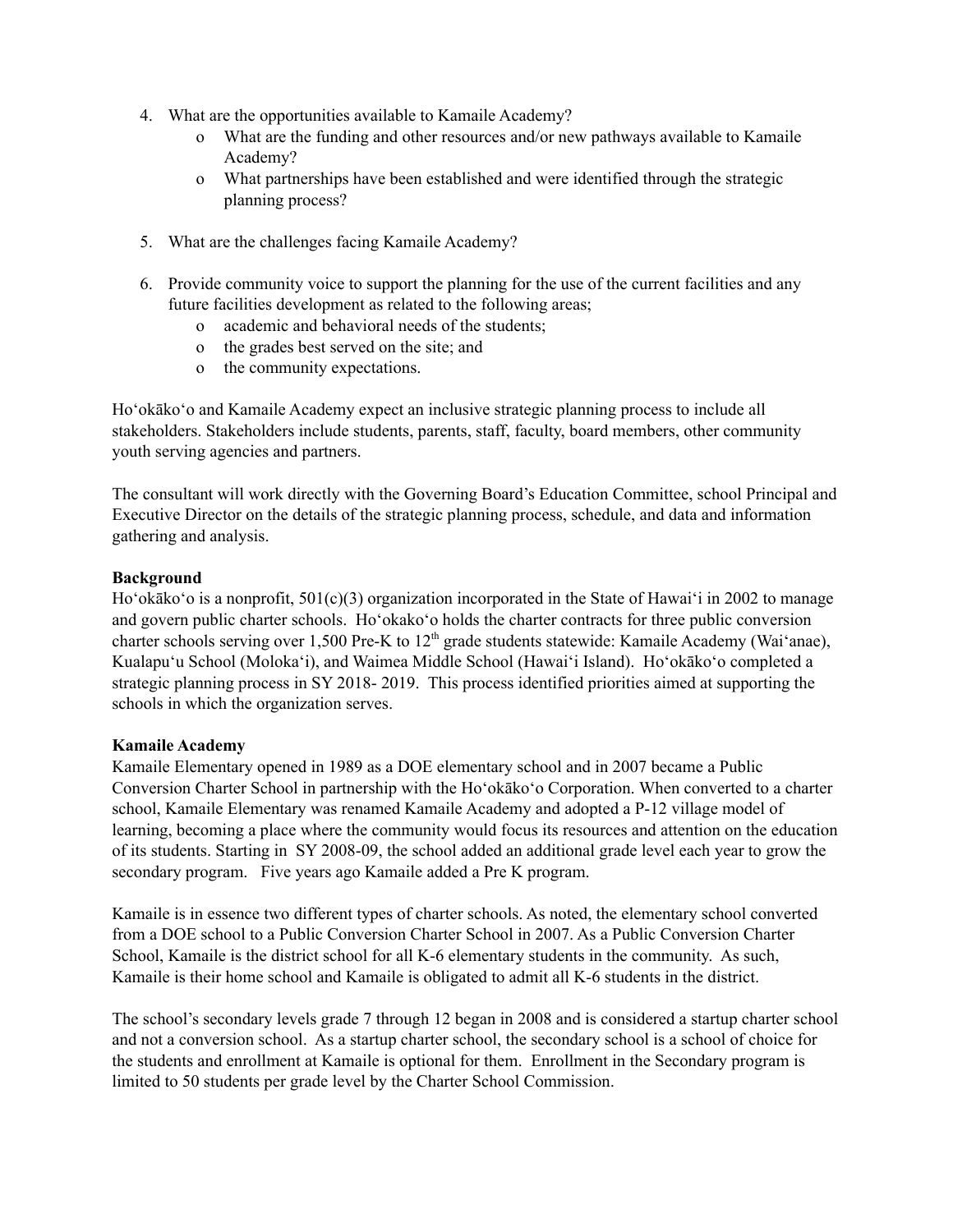As Hawaiʻi's largest brick and mortar charter school in Hawaii, we currently serve 982 students in grades PreK-12 and have proudly graduated nine classes.

Kamaile is located in the Wai'anae community on the island of O'ahu which has one of the largest proportions of at-risk children (38.1%) in the state. According to current U.S. Census Bureau data 51.3% of families with children 18 years and younger live in poverty as compared with 26.9% state wide. Nearly all (96%) of Kamaile students qualify for free and reduced lunch; about 25% of our students qualify for federally-funded academic support programs through Special Education and ELL, combined.

Kamaile has begun important initiatives that are of particular significance to the school and Governing Board and should be considered in the strategic planning:

- 1. Kamaile and the DOE are in the final deeding process for a donation of two acres of land adjacent to the school.
- 2. The state has awarded Kamaile a 1.2 million dollar CIP to provide improvements to our existing play field and to develop a master facilities plan. The master facilities plan will be part of the comprehensive strategic plan and will be inclusive of the new 2 acre land donation. It is imperative that we engage and hear the voices of our school community as we develop the facilities plan.
- 3. This planning process will include our Western Association of Schools and Colleges accreditation action plan to develop a master plan for the facility that addresses the space limitations of the site and considers: 1) academic and behavioral needs of the students; 2) the grades best served on the site, and 3) the community expectations.
- 4. The school anticipates federal and state priorities focusing on expanding early learning opportunities. Kamaile and the Governing Board are committed to exploring its role in expanding early learning for our community.

The scope of the process is intended to be comprehensive in addressing immediate school improvement needs as well as the longer-term needs of the school community.

The strategic planning process will allow an opportunity for our school community to revisit and reaffirm Kamaileʻs commitment to a PreK-12 community school and aligned instructional model.

# **Desired Strategic Planning Outcomes**

- Kamaile Academy will envision its future, critical emerging issues and external environment
- Kamaile Academy will revisit, revise and affirm organizational mission, vision, and core principles
- Kamaile Academy will define its organizational and operational relationship, identity and design
- Kamaile Academy will establish strategic priorities and action plans to direct the organization through the next 10 years
- Kamaile Academy will develop a facilities master plan

# **Possible Strategic Plan Elements**

- Gathering and analyzing internal and external information
- Identifying critical strategic issues
- Exploring, clarifying and strengthening joint mission, vision and guiding principles for Ho'okāko'o and its three schools
- Identifying opportunities to strengthen corporate culture and identity across the organization